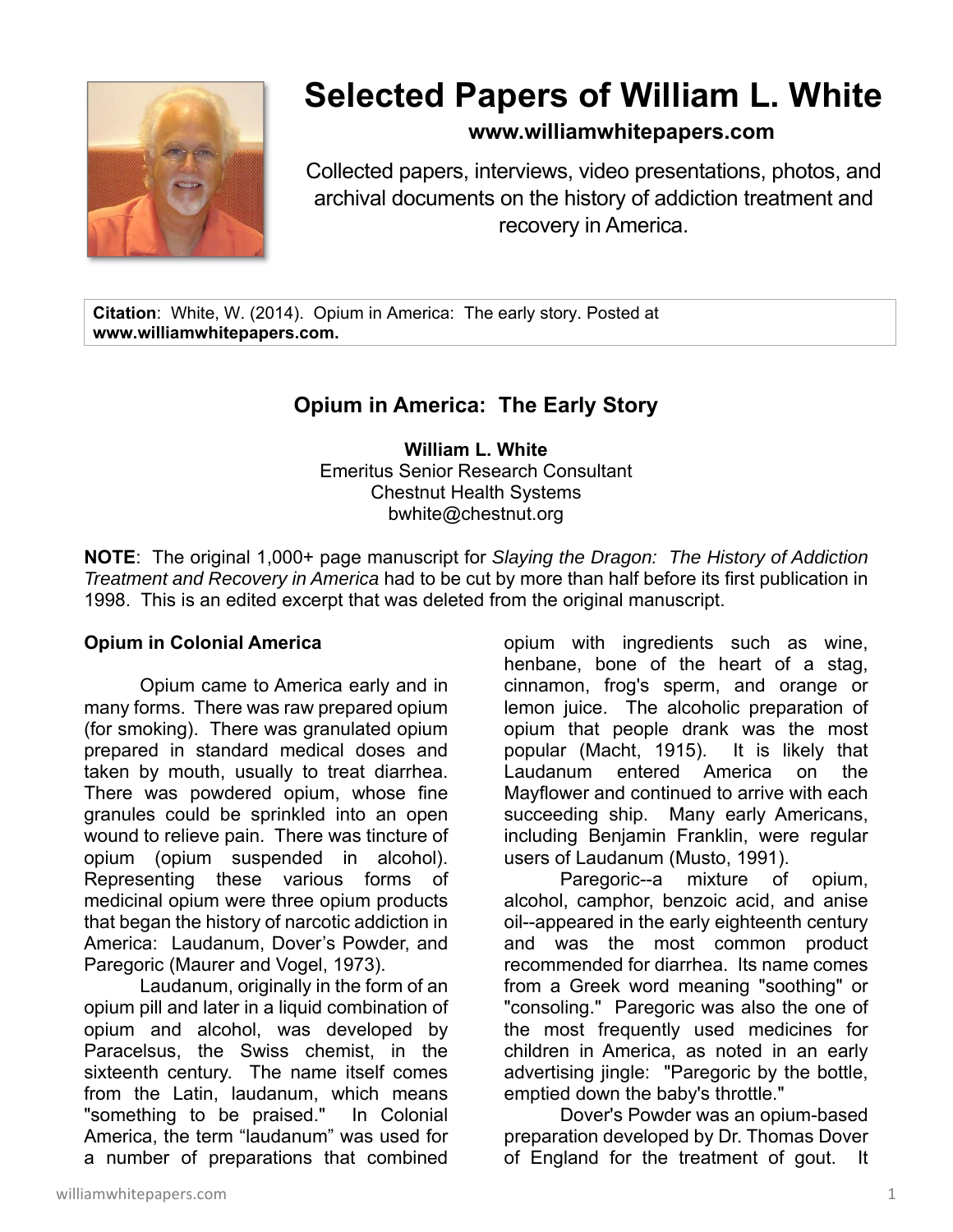contained a concoction of opium, licorice, ipecac, and other assorted ingredients. Dover's Powder was used as a pain killer, usually taken internally or applied to the skin. It became one of the most widely used elixirs on both sides of the Atlantic. By the late eighteenth century opium was also available, primarily in the form of gum opium, from domestic growers in the colonies.

 There are a few early reports of what would later be understood as opium tolerance and addiction. Most people who wrote about this period described the use of these products for every imaginable ailment, but reported little evidence that these drugs were used for their intoxicating properties, or that many people used them often enough to develop physical dependencies. There are, however, some reports of opium addiction. John Huyghen van Linschoten, describing his own opium use on a voyage to the West Indies during the colonial period, noted that:

*He that useth to eate it, must eate it daylie, otherwise he dieth and consumeth himself...He that hath never eaten it, and will venture at first to eate as much as those that daylie use it, it will surely kill him* (Quoted in Livingston, 1959).

During the early 1800s, new opiumbased products came into use in America. One popular opiate used in the early eighteenth century was "black-drop," also known as Lancaster or Quaker's Black-drop. In 1814, a Dr. Barton developed a "brown mixture" of opium and licorice that also became one of the opium staples. Consumption of opium-based products was commonplace by the early Nineteenth century.

In his 1832 dissertation at the University of the State of New York Medical School, Dr. William Smith observed that "This drug [opium] is in every day's use, and particularly among the better circles of society, and by the softer sex" (Smith, 1832, p. 21). While opium use was silently increasing, its cultural visibility would soon be enhanced by a small number of literary figures who would begin to sing its praises.

#### **DeQuincey and his American Counterparts**

Thomas DeQuincey's Confessions of an English Opium-Eater was published in 1821, marking the beginning of the association of a number of literary figures with the practice of regular opium use. Eventually the list of Nineteenth-Century literary notables known or alleged to have been opium-eaters would include Samuel Taylor Coleridge, Walter Scott, Elizabeth Barrett Browning, Percy Shelley, and Edgar Allen Poe. But it was DeQuincey's Confessions that brought opium to the attention of both the English and the American public

DeQuincey described how he had begun using opium in 1804 in the form of Laudanum, to ease the pain produced by rheumatism and toothache. His use had escalated during the following eight years. DeQuincey eloquently recounted the pleasures he found in opium, referring to opium as the "panacea for all human woes" and "the secret of happiness." Comparing opium to wine, he wrote:

*...whereas wine disorders the mental faculties, opium, on the contrary, introduces amongst them the most exquisite order, legislation and harmony. Wine robs a man of his self-possession; opium sustains and reinforces it. Wine unsettles the judgment...; opium communicates serenity and equipoise to all the faculties* (DeQuincey, 1822, p. 157).

DeQuincey followed this song of praise for opium with an account of his opium-propelled decline after 1813, and of his efforts to break free from opium. He described the process of weaning himself from 8,000 drops of Laudanum a day to 160 drops a day, and ended his book in the voice of a reformed opium-eater.

In later postscripts added to the book, DeQuincey confessed his failed efforts to abstain or to find an adequate substitute. Like many books that would follow, DeQuincey's Confessions was long on its description of opium's pleasures and short on its description of opium's agonies. Dr.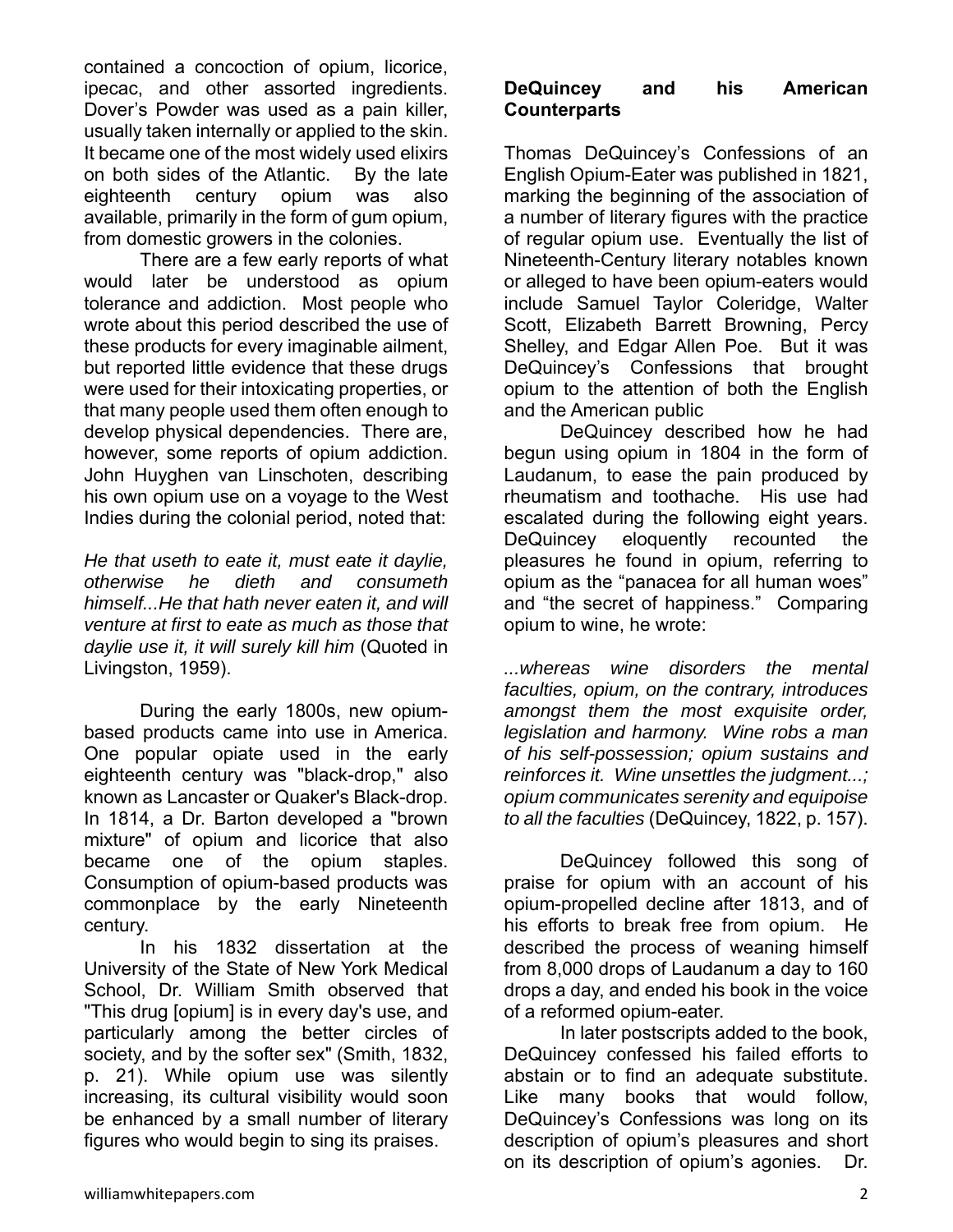H.H. Kane called DeQuincey's book "a mass of ingenious lies" and joined other critics in accusing DeQuincey of being responsible for inciting opium addiction through his tales of dreamy opium bliss (Kane, 1881, p. 22).

A most interesting analysis of DeQuincey's opium use was later presented by Terry and Pellens in their classic text, *The Opium Problem*. Since DeQuincey had consumed opium in the form of Laudanum- a 45-percent alcohol tincture, Terry and Pellens calculated the amount of alcohol DeQuincey must have consumed in order to get his required quantities of opium. It turns out that DeQuincey was consuming the equivalent of a pint of whiskey a day, in addition to the wines and cordials he was known to relish regularly. Terry and Pellens conclude that "...the evidence of alcoholism is at least as plain as that of chronic opium poisoning" (Terry and Pellens, 1928, 62-63). DeQuincey's writings led many early addiction authorities to make the mistake of linking opium use with creative achievement. Horace Day, for example, must surely have been inspired by DeQuincey when he wrote the following in his 1868 book, The Opium Habit:

*If his vocation be to write, it matters not how profound, how difficult, how knotty the theme to be handled, opium imparts a before unknown power of dealing with such a theme; and after completing his task a man reads his own composition with utter amazement at its depth, its grasp, its beauty, and force of expression, and wonders whence came the thoughts that stand on the page before him* (Day, 1868, p. 217).

It takes little imagination to see how such reports could have led struggling writers "and others of artistic temperament" off in search of Laudanum. For decades following the appearance of Confessions, there were reports of people like the social activist Jane Adams, who were inspired to experiment with opium by reading DeQuincey's book (Kandall, 1996).

While the mention of DeQuincey's name calls up images of blissful opium dreams, the rise in narcotic addiction in the

Nineteenth century had more to do with disease and pain than with the search for pleasure. Forces were brewing that would dramatically increase America's vulnerability to narcotic addiction.

#### **Setting the Stage for Opiate Addiction: Epidemic Disease and the New Technologies**

When one scans the medical journals and popular literature of the nineteenth century, one is struck by the absence of any significant mention of opiate addiction before 1860. Several factors set the stage for the growth of narcotic addiction in the U.S. after 1860. The most significant of these included the rise in epidemic diseases, the introduction of morphine and the hypodermic syringe into American medicine, the physical and emotional ravages of the Civil War, and a patent medicine industry that gambled its future on the power of advertising (Isbell, 1959).

Of the events that led to the increased use of opiates in the nineteenth century, one of the most significant was a series of epidemics that hit the U.S. in the decades before the Civil War. The increased shipment of crude opium into the United States may have been more in response to disease than to addiction, but it exposed large numbers of people to opiate use for long enough periods of time that addiction may have been the result.

The cholera epidemics of 1832-1833, 1848, and 1854--and the sustained spread of dysentery between 1847 and 1851--were all commonly treated with opiates. David Courtwright suggests that this practice may have played a significant role in the rise in opiate addiction (Courtwright, 1978, 1983). As late as 1913, Dr. George Pettey was reporting that diseases such as chronic rheumatism, migraine, liver and kidney disease, asthma, chronic dysentery, hookworm, pellagra, tuberculosis, cancer, and alcoholism bore the primary responsibility for the spread of narcotic addiction (Pettey, 1913).

Annual importation of opium into the United States rose decade by decade in the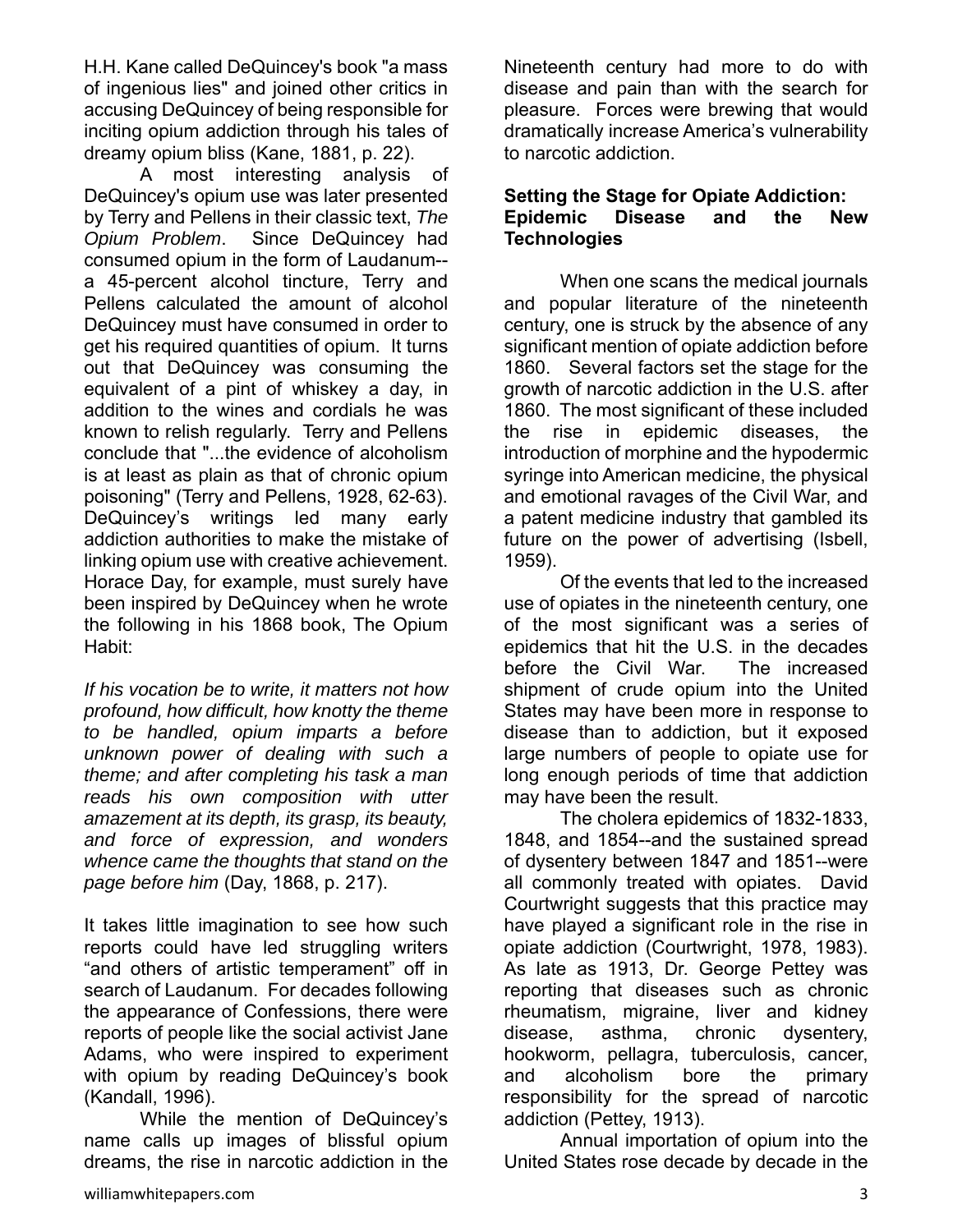Nineteenth Century, until opium addiction broke into cultural visibility in the 1870s. But the emergence of opium addiction as an American problem was not just a matter of how much of the drug was being consumed. The history of addiction in America was about to be forever altered by new, more potent forms of opium that would enter medicine and the social marketplace.

 In 1805, the German chemist Friedrich Sertürner isolated morphine from opium. Sertürner christened his new drug after Morpheus, the Greek god of sleep. While there is no definitive proof confirming the rumors that the hypochondriacal Sertürner was addicted to morphine, there are confirmed reports that he used his own body in experiments with the drug (Schmitz, 1985).

Morphine was introduced into American medicine in 1825, and was in widespread use by physicians in the 1830s (Crothers, 1902). Before this technical breakthrough, opium was available only in its natural form from the poppy plant. People could chew it or dissolve it in alcohol and drink it. But now morphine in a number of forms--pills, ointments, solutions, and tinctures--emerged as the leading antidote to pain.

By the 1850s, morphine-based products filled the shelves of America's drug stores, where the average citizen could buy them without a prescription. Morphine was often used in place of opium, out of the widespread belief that it lacked opium's addictive properties. In its earliest days in use, morphine was even believed to cure opium addiction. This belief was the first of a long sequence of myths, in which nearly every new opium derivative and synthetic narcotic would be considered non-addictive and tried as a cure for addiction to the drugs that preceded it (Macht, 1916).

Morphine was a remarkable innovation. It arrived just in time to respond to the most common medical needs posed by the Civil War: the need to relieve pain, the need to suppress coughs and fever, and the need to stop the relentless dysentery and diarrhea that raged through military camps. But there was also another innovation that brought about a fundamental shift in the addictiveness of narcotic drugs: the hypodermic syringe.

#### **References**

Courtwright, D. (1978). Opiate addiction as a consequence of the Civil War. *Civil War History*, 24:101-111.

Courtwright, D. (1983). The hidden epidemic: Opiate addiction and cocaine use in the South, 1860-1920. *Journal of Southern History*, 49: 57-72.

Crothers, T.D. (1902). *The drug habits and their treatment*. Chicago: G.P. Englehard & Company.

Day, H.B. (1868). *The opium habit, with suggestions as to the remedy*. NY: Harper & Brothers (NY: Arno Press Reprint, 1981).

DeQuincey, T. (1821). *Confessions of an English opium-eater* (Reprinted). Garden City, NY: DeLuxe Editions Club.

Isbell, H. (1959). Clinical research on addiction in the United States. In: Livingston, R. Ed. *Narcotic drug addiction problems: Proceedings of the symposium on the history of narcotic drug problems March 27 and 28, Bethesda, Maryland*. Bethesda, Maryland: National Institute of Mental Health.

Kandall, S. (1996). *Substance and shadow: Women and addiction in the United States*. Cambridge, MA: Harvard University Press.

Kane, H. (1881). *Drugs that enslave*. Philadelphia: Preseley Blakiston (NY: Arno Press Reprint, 1981).

Livingston, R. Ed. (1959). *Narcotic drug addiction problems: Proceedings of the symposium on the history of narcotic drug problems, March 27 and 28, Bethesda, Maryland*. Bethesda, Maryland: National Institute of Mental Health.